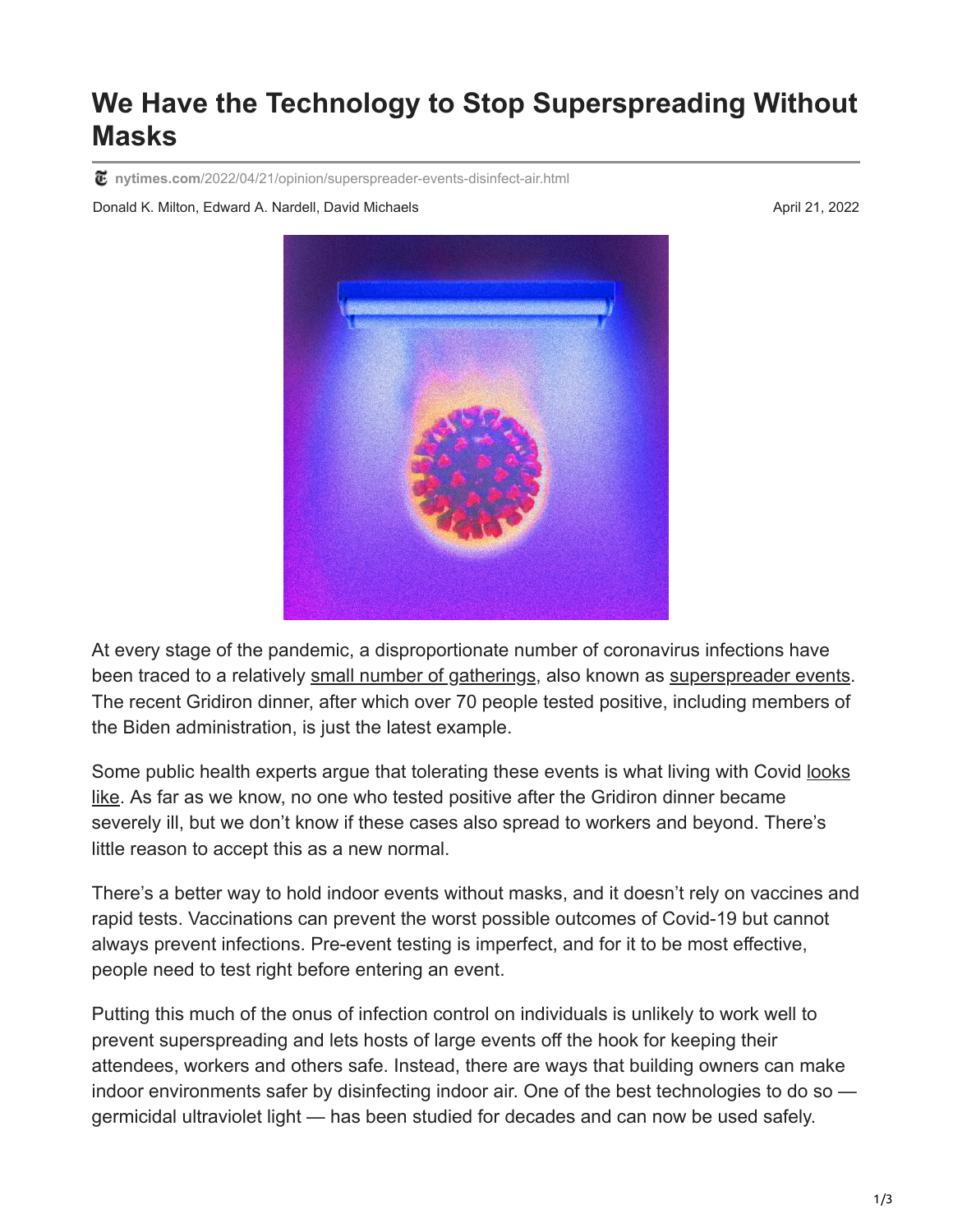The White House [recently embraced](https://www.whitehouse.gov/ostp/news-updates/2022/03/23/lets-clear-the-air-on-covid/) improving indoor air quality as critical to stemming the pandemic. This includes three methods that can bring clean air into rooms or clean the air already in them: ventilation, air filtration and air disinfection. Of these three, the last may be the most powerful, even as it's the least utilized.

The risk of catching diseases transmitted through the air like Covid, measles, tuberculosis and likely many other respiratory infections, including the flu, depends in large part on the amount of infectious viruses — or bacteria in the case of TB — in the air we breathe. The number of these germs in indoor air is controlled by two things: the rate at which infected people in a room exhale germs and the rate at which infectious germs are removed from the air.

Ventilation and filtration can remove germs floating indoors either by blowing them out of the building and replacing the air with fresh outdoor air or by capturing them while moving the indoor air through a filter. At two air changes per hour, which is commonly provided in large buildings, a little more than half of the existing germs are removed every 30 minutes. At six air changes per hour, which is common in hospital rooms and classrooms with multiple portable HEPA air filters, a little more than half of the germs are removed every 10 minutes.

That's good, but there are a couple of challenges. Methods that move air through rooms can be energy intensive, expensive and noisy. A highly infectious [person with t](https://academic.oup.com/cid/advance-article/doi/10.1093/cid/ciab797/6370149)he coronavirus could add enough germs to the air to infect over 16 people every minute, or [over 900 people](https://onlinelibrary.wiley.com/doi/10.1111/ina.12751) per hour, although in practice some of those viral doses would not find a person to infect. Omicron may [now be approaching the infectiousness of the measles virus,](https://doi.org/10.1002/jmv.27560) the most contagious respiratory virus known; one highly infectious person can exhale enough measles virus to [infect 93 people per minute,](https://doi.org/10.1093/oxfordjournals.aje.a112560) or over 5,500 per hour. Removing half that amount of virus every 10 minutes may make superspreading events smaller, but it's not enough to prevent them in large indoor gatherings. That's where air disinfection with germicidal ultraviolet light, or GUV, comes in.

GUV can easily and silently kill half of the germs floating in indoor air [every two minutes](https://doi.org/10.1371/journal.pone.0003186) or less. [It was developed](https://www.ncbi.nlm.nih.gov/pmc/articles/PMC1529255/) and tested beginning in the 1930s using some of the same technology in fluorescent light fixtures. It is still commonly used in TB wards, as well as some major hospital systems and homeless shelters.

There are three types of ultraviolet light rays: UVA, UVB and UVC. GUV uses UVC, which, unlike the UVA and UVB in sunlight, [doesn't cause](https://www.fda.gov/radiation-emitting-products/tanning/ultraviolet-uv-radiation) skin cancer because it cannot sufficiently penetrate the skin. The conventional GUV technology could cause temporary eye irritation and therefore is mounted above people's heads in rooms with ceilings around nine feet or higher. It is also best used alongside ceiling fans to make sure germs in a room are blown up into the zone where the GUV can render them harmless.